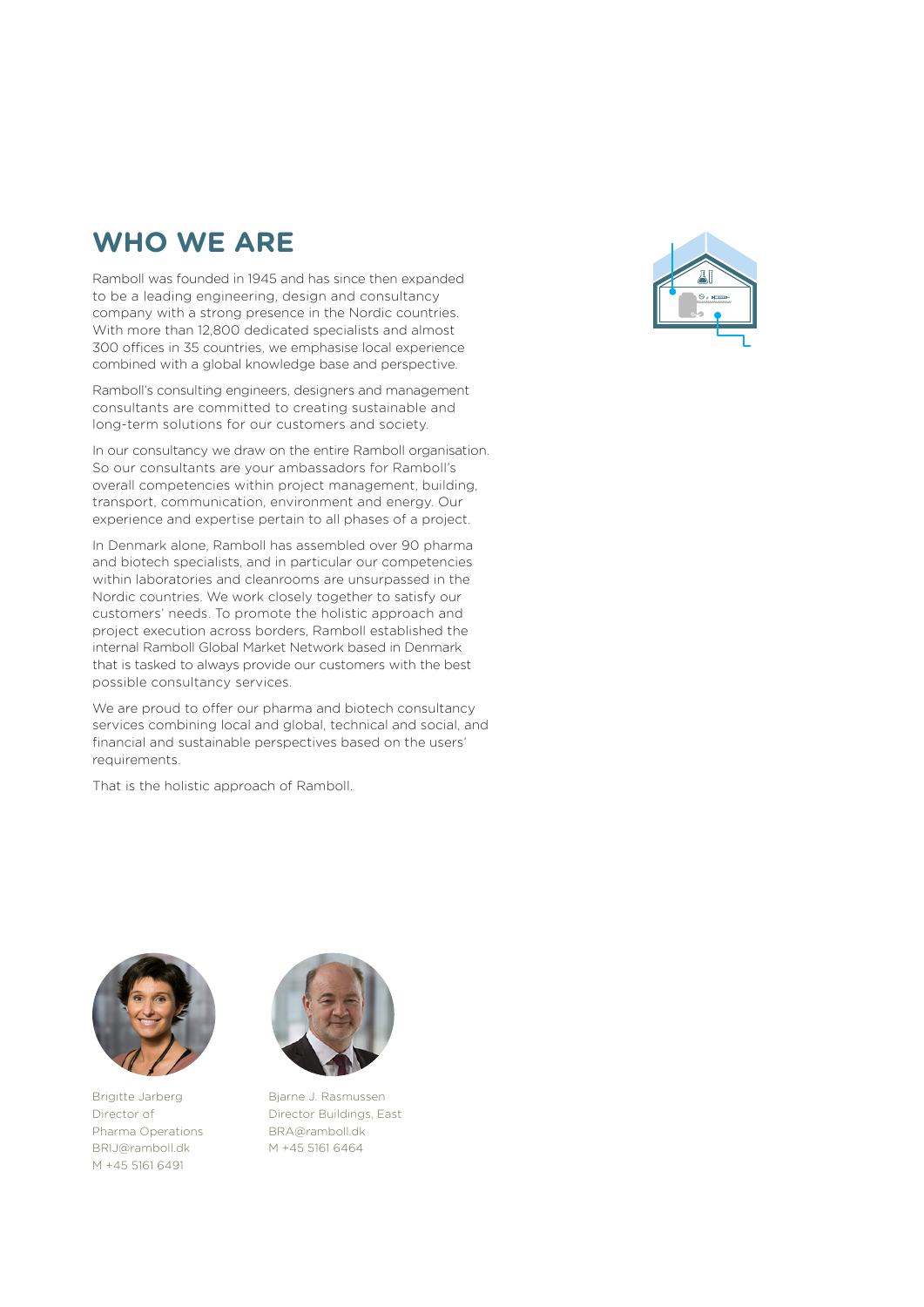# **A HOLISTIC APPROACH PHARMA & BIOTECH**

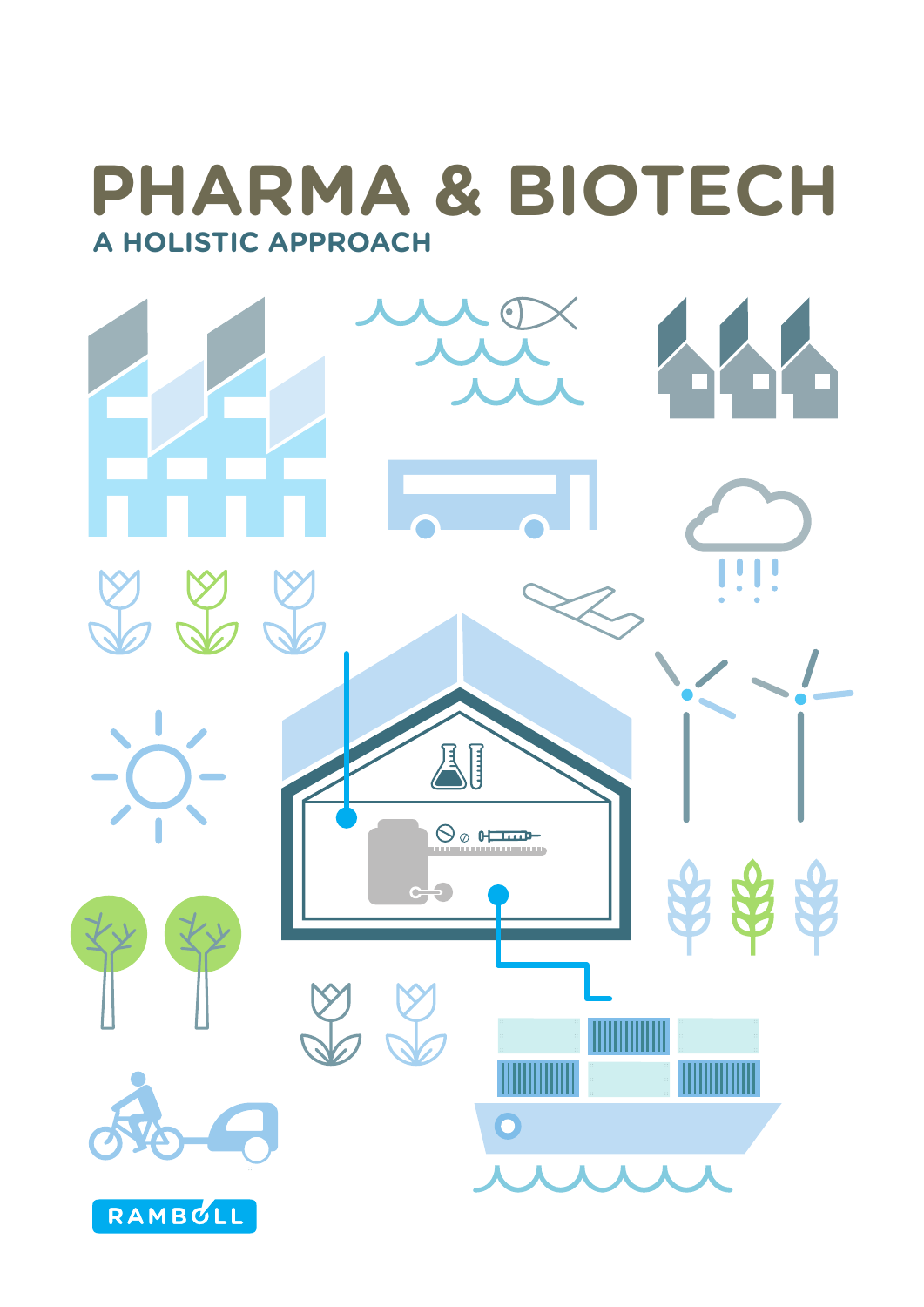# **ABOUT RAMBØLL**

Ramboll delivers holistic solutions on the pharmaceutical and biotechnological market, where knowledge of market conditions and continuous development of methods go hand in hand. Ramboll has over 30 years of experience in providing consultancy services in this specific discipline.

### **A HOLISTIC APPROACH**

All our projects are based on a holistic approach, including not only the construction itself, but also the surrounding environment. We create our sustainable solutions on the basis of technical, economic and environmental parameters.

We plan and run the entire process from start to finish; we prepare the technical solutions, consider the user requirement specifications and handle the tender procedure, execution and follow-up. An

important part of this planning is to ensure that the final phases and the execution are decided from the very beginning. This is the only way to provide a fully integrated holistic solution.

## **RAMBOLL'S SPECIALISTS ARE YOUR SPECIALISTS**

With Ramboll's wide range of dedicated specialists we can offer all the consultancy services relevant for your project, from sustainable building and installation design to construction management and commissioning – always according to the 'just in time' principle, introducing the relevant knowledge at the right time for the entire project.

Today, Ramboll has over 90 dedicated specialists in the pharmaceutical field within the following disciplines:

- Cleanrooms/laboratories
- Process equipment
- Clean utilities
- Qualification and validation
- Controlled environments
- Process technology and optimisation
- Project management.

### **ALWAYS IN COMPLIANCE**

Our services always comply with current legislation and EU/US GMP regulations, and we can contribute during all project phases, from development of business and master plans to choice of solutions, development of process flow diagrams and finished qualification. In our experience, we create the best overall solutions for our customers, by prioritising the customers' needs as the basis.

# **QA ENGINEERING** ONE STOP SHOP SOLUTION USER PROCESS HEALTH & SAFETY **PROJECT MANAGEMENT** CONTROL QUALIFICATION BLACK UTILITIES VALIDATION **GMP HSE PROCUREMENT** PROCESS ARCHITECTURE PERFORMANCE TESTING CONSTRUCTION MANAGEMENT PROCESS EQUIPMENT **CLEAN ROOM FACILITY DESIGN** CONTROLLED ENVIRONMENTS CLEAN UTILITIES BIO TECHNOLOGY HUMAN FACTOR DESIGN PHARMACEUTICAL PRODUCTION